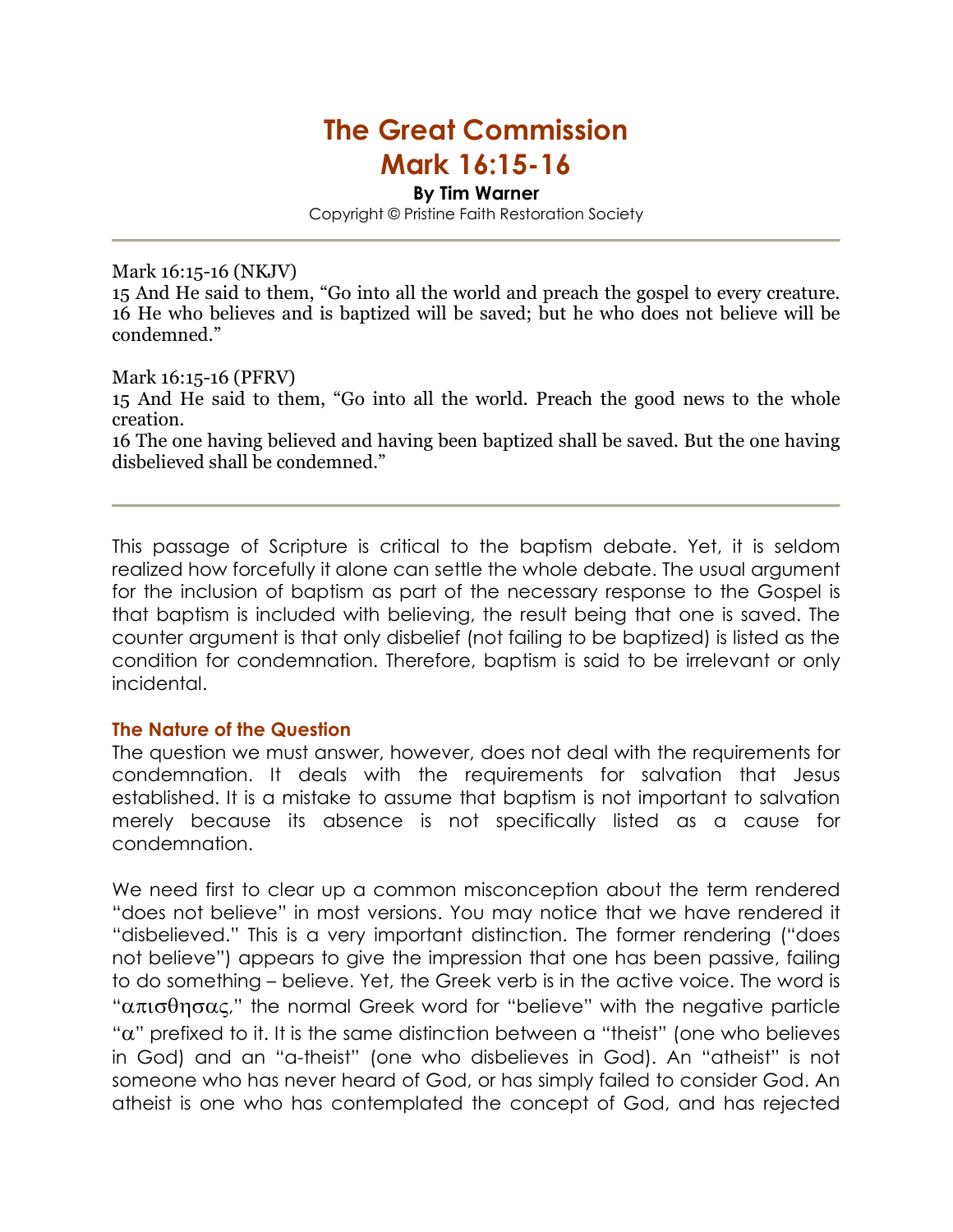Him. This rejection is an ACTIVE choice. In the same way, the Greek participle we have rendered "the one having disbelieved" is in the active voice and requires active rejection, not merely a passive failure to act.

It is self evident, then, that one who has actively "disbelieved" (that is, heard the message of the Gospel and totally rejected it), is not someone who might be baptized. When Jesus said, "The one having believed and having been baptized," He used the active voice for "believed" and the passive voice for "baptized." Believing requires an active response. Baptism, on the other hand, is passive in that one is baptized by someone else. It would only add redundancy to the statement for Jesus to say, "the one having disbelieved and not having been baptized shall be condemned." Why? Because it is inconceivable that someone who heard the preaching of the Apostles and totally rejected it would line up to be baptized at the conclusion of the preaching! Therefore, Jesus' statement covers the subject adequately regarding the only two possible responses to the preaching of the Apostles. On the other hand, the argument that baptism is only incidental in this passage, is awkward indeed. Why would Jesus include baptism as a condition for salvation if it were only incidental?

There are serious grammatical problems for those who see baptism as only incidental in this passage. One of the major reasons that Greek is such a precise language is its abundant use of participles. Participles are verbal adjectives, and can carry both the characteristics of verbs and nouns. While this may seem to complicate the language, it adds a level of precision that is not easily achievable in English without adding helping verbs. Let us first consider the adjectival and substantive function of the two participles in question, rendered "the one having believed" and "having been baptized."

# The Granville Sharp Rule

When a participle has the definite article, it is being used as a substantive (like a noun – a person, place, or thing). When we have two substantives in the same case, connected by "και" (and), and the first substantive has the article but not the second, the two substantives are being viewed as a single entity. Here, Jesus said, "ο πιστευσας και βαπτισθεις" (literally, "the ones having believed and having been baptized"). This statement refers to only ONE class of people who are identified as those who have believed and been baptized. The promise of salvation is only to this class of people. The Great Commission promises no assurance at all to those who hold that baptism has no part with salvation. One wonders why Jesus would send His disciples out with such a commission and not even address the class of people who were to be the recipients of their message!